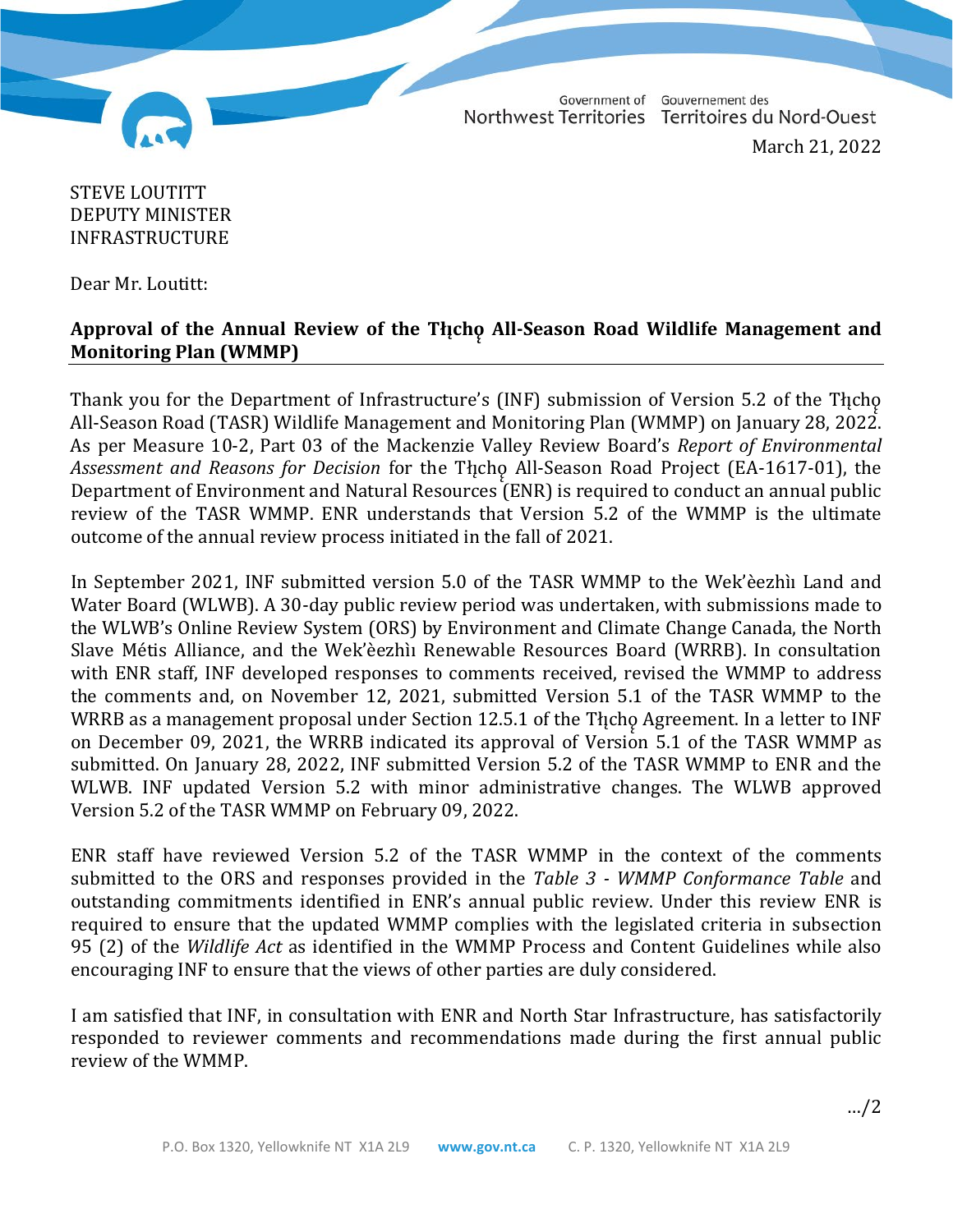I hereby approve Version 5.2 of the WMMP.

As the construction of the TASR was completed in November 2021, ENR reminds INF that the comprehensive WMMP report providing a summary and analysis of the wildlife mitigation and monitoring programs undertaken during the pre-construction and construction phase will be required to be submitted by November 30, 2022.

Please contact Dr. James Hodson, Manager, Habitat and Environmental Assessment, Wildlife and Fish Division, at (867) 767-9237, extension 53227 or james hodson@gov.nt.ca if you have any questions.

Girl Kelly

 Erin Kelly, Ph.D. Deputy Minister

c. Dr. Brett Elkin Assistant Deputy Minister, Operations Environment and Natural Resources

Julian Kanigan Acting Assistant Deputy Minister, Environment and Climate Change Environment and Natural Resources

Heather Sayine-Crawford Director, Wildlife and Fish Division Environment and Natural Resources

Bruno Croft Superintendent, North Slave Region Environment and Natural Resources

Dr. James Hodson Manager, Environmental Assessment and Habitat, Wildlife and Fish Division Environment and Natural Resources

Ziaur Rahman Manager, Surface Design and Construction Infrastructure

-2-